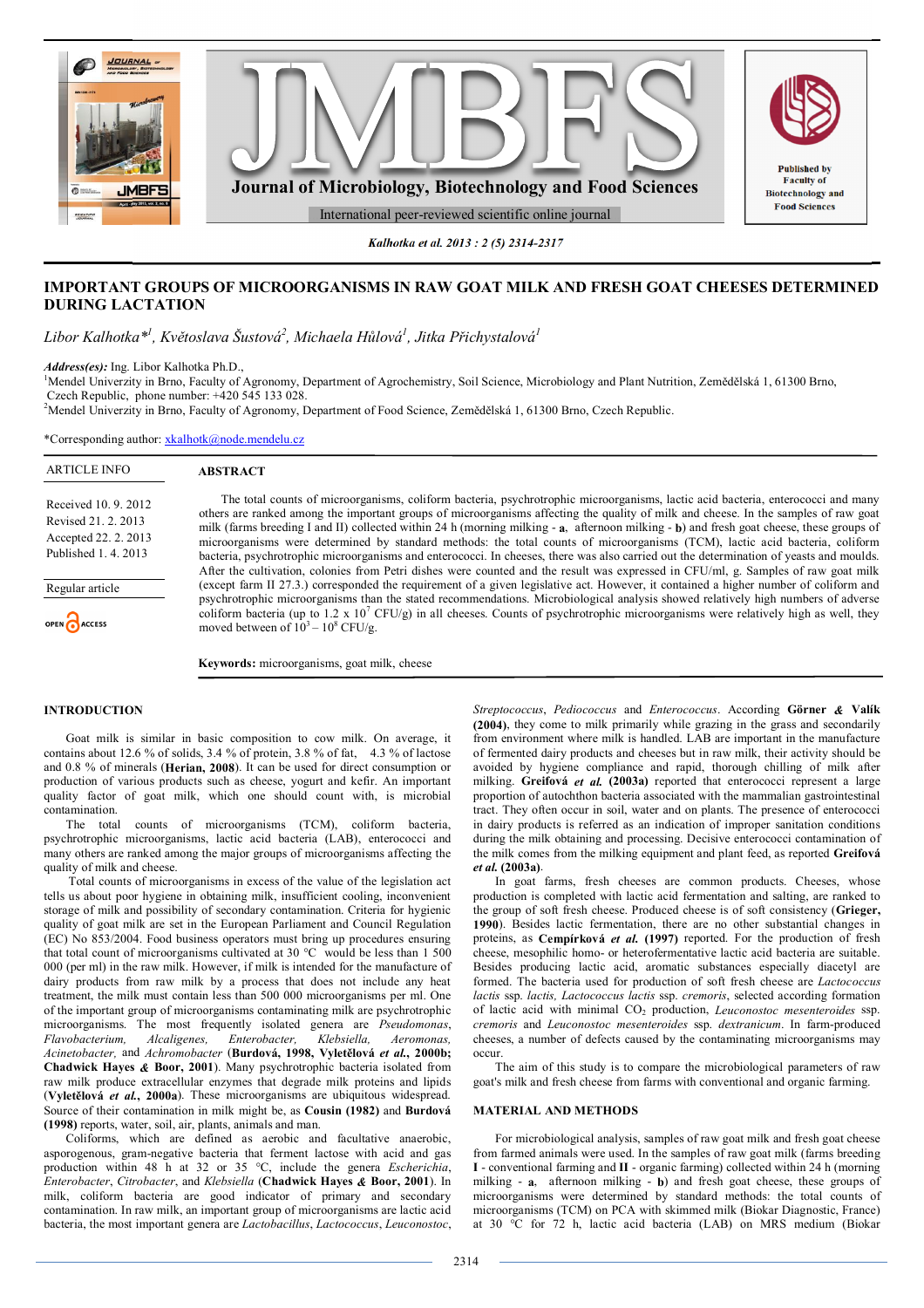Diagnostic, France) at 37 °C for 72 h, coliform bacteria on VRBL medium (Biokar Diagnostic, France) at 37 °C for 24 h, psychrotrophic microorganisms on PCA with skimmed milk (Biokar Diagnostic, France) at 6 °C for 10 days and enterococci on COMPASS ENTEROCOCCUS AGAR (Biokar Diagnostic, France) at 44 °C for 24 h. In cheeses, there was also carried out the determination of yeasts and moulds.

For microbiological analysis of the cheese, the portion was homogenized together with saline solution 1 min. in Stomacher homogenizer. Subsequently, the decimal dilutions series were prepared. Then 1 ml of the dilution was inoculated into sterile Petri dishes and sealed with an appropriate medium. The above-mentioned groups of microorganisms were set. For cheese, the determination of yeasts and moulds was carried out on Chloramphenicol Glucose Agar (Biokar Diagnostics, France) at 25 °C for 120 h. After the cultivation of particular Petri dishes accrued colonies were counted and the result was expressed in CFU/g.

## **RESULTS AND DISCUSSION**

In samples of raw goat milk taken during lactation and fresh goat cheese, the numbers of important groups of microorganisms have been determined. The results of microbiological analysis are presented in Tables 1 to 2.

#### **Raw milk**

The results show that in raw goat milk, the total number of bacteria for the whole period varied around  $10^5$  CFU/ml (farm I), with the only one exception resp.  $10^4 - 10^6$  CFU/ml (farm II). Average values then ranged from 1.2 to 2.9 x  $10^5$  CFU/ml (farm I) resp. 1.9 x  $10^4$  to 3.0 x  $10^6$  CFU/ml (farm II). The farm II has supplied pasteurized milk from August to November. The results are not further commented although for completeness, they are shown in Table 1. In farm, incorrect pasteurization or low level of hygiene might be estimated because of high levels of microorganisms ( $10^2$  -  $10^4$  CFU/ml TCM and  $10^2$  -  $10^4$ psychrothrophic microorganisms). Similar results were also found out by **Kouřimská** *&* **Dvořáková (2008)** who reported a value 1.1 x 10<sup>5</sup> CFU/ml as the average value per lactation. EC Regulation No  $853/2004$  sets limit  $\leq 1,500,000$ resp.  $\leq$  500 000 microorganisms per ml for raw goat milk. It is obvious that the samples of raw milk correspond with the threshold throughout the traced period with some exceptions.

Psychrotrophic bacteria counts ranged from  $10^4 - 10^5$  CFU/ml (farm I) resp.  $10^3 - 10^5$  CFU/ml (farm II). Görner & Valík (2004) reported that in milk, the numbers of these bacteria should not exceed 50 000 CFU/ml. In Tab. 1, there is shown that numbers of psychrotrophic bacteria have been detected in milk samples in the range of  $10^3$  -  $10^5$  CFU/ml and in some cases, the recommended limit was exceeded. Defects of fluid milk, associated with the growth of psychrotrophic bacteria, are related to the production of extracellular enzymes. Sufficient enzyme which causes defects is usually present when the population of psychrotrophs reaches  $10^6$  to  $10^7$  CFU/ml (**Fairbairn & Law, 1987**). Prolongation of pasteurized milk storage by one day is associated with 8.6 mmol/kg increase of FFA (free fatty acids) in the case of psychrotrophic microorganisms occurrence 10<sup>5</sup> - 10<sup>6</sup> CFU/ml (**Vyletělová** *&* **Hanuš, 2000**).

In samples of raw milk, lactic acid bacteria counts ranged from less than 100 to  $10^5$  CFU/ml. Their negative impact on the quality of raw milk is limited by rapid and thorough chilling in the milk preservation after milking. Coliform bacteria counts ranged from less than 100 to 2.2 x 10<sup>5</sup> CFU/ml. **Görner** *&* **Valík (2004)** gives a number less than 1 000 CFU/ml as an additional indication of cow milk quality. Taking into consideration the looser limits of EC regulations for goat milk, determined values were not high except some samples. However, there should still be enhanced attention devoted to increased counts of coliform bacteria.

The amount of enterococci ranged from few colonies up to  $10^4$  (farm II) CFU/ml (Table 1). **Greifová** *et al.* **(2003)** reported that the decisive enterococci contamination of milk comes from the milking equipment and plant feed. In raw milk, enterococci are clear indicators of inadequate decontamination of equipment and machinery. As thermoresistant bacteria, some species of enterococci survive required pasteurization temperature, therefore they are normal part of pasteurized milk.

Fact, that TCM and psychrotrophic microorganisms in milk from farm I (conventional farming) were very similar during whole lactation, can be clearly seen from the results above. **Callon** *et al.* **(2007)** reports that the composition of microflora and counts of microorganisms during lactation can be variable and they are involved by many outer factors e.g. physiological state, way of feeding, type of feed and weather. At milk from the second farm (organic farming), higher oscillation of these microorganisms could be suggested. This can be reasoned out from the relatively high counts of microorganisms determined in milk delivered in  $8<sup>th</sup>$  and  $11<sup>th</sup>$  month which was already pasteurized by farmer. Similar trends were found out earlier by **Kalhotka** *et al.* **(2010).** Provably higher total counts of microorganisms and coliform bacteria in milk from ecological farming can be seen in **Kouřimská** *et al.* **(2012).** Similar results can be expected at goat milk.

|  |  | <b>Table 1</b> Microorganisms in raw goat milk (CFU/ml) |  |
|--|--|---------------------------------------------------------|--|
|  |  |                                                         |  |

| Date   | <b>Sample</b>     | <b>TCM</b>          | LAB                 | $\overline{\mathbf{CB}}$ | <b>PM</b>           | <b>ENT</b>          |
|--------|-------------------|---------------------|---------------------|--------------------------|---------------------|---------------------|
| 27.5.  | Ia                | $2.5 \ge 10^5$      | $2.9 \times 10^{5}$ | $2.2 \times 10^5$        | $2.2 \times 10^5$   | $1.5 \times 10^3$   |
|        | Ib                | $9.0 \times 10^{4}$ | $7.5 \ge 10^4$      | $1.6 \times 10^5$        | 5.3 x $10^4$        | $1.4 \times 10^{3}$ |
|        | mean I            | $1.7 \times 10^5$   | $1.8 \times 10^5$   | $1.9 \times 10^5$        | $1.4 \times 10^5$   | $1.4 \times 10^{3}$ |
|        | <b>IIa</b>        | $3.1 \times 10^{5}$ | $9.9 \times 10^{4}$ | $2.4 \times 10^{4}$      | $1.5 \times 10^{5}$ | $1.5 \times 10^{4}$ |
|        | $I$ Ib            | $1.4 \times 10^{5}$ | $1.2 \times 10^{5}$ | $4.9 \times 10^{4}$      | $5.7 \times 10^4$   | $1.7 \times 10^4$   |
|        | mean II           | $2.2 \times 10^5$   | $1.1 \times 10^5$   | $3.7 \times 10^4$        | $1.0 \times 10^5$   | $1.6 \times 10^{4}$ |
| 23.6.  | Ia                | $2.6 \times 10^{5}$ | $9.9 \times 10^{3}$ | $9.4 \times 10^3$        | $1.2 \times 10^{4}$ | $5.6 \times 10^3$   |
|        | Ib                | $2.1 \times 10^{5}$ | $7.0 \times 10^3$   | $1.8 \times 10^{4}$      | $3.5 \times 10^{4}$ | $2.8 \times 10^{3}$ |
|        | mean I            | $2.3 \times 10^5$   | $8.5 \times 10^3$   | $1.4 \times 10^{4}$      | $2.4 \times 10^{4}$ | $4.2 \times 10^{3}$ |
|        | <b>IIa</b>        | $5.0 \times 10^{4}$ | $\epsilon$ 100      | $2.5 \times 10^{2}$      | $2.0 \times 10^3$   | $\langle$ 10        |
|        | IIb               | $1.4 \ge 10^4$      | $\langle 100$       | $1.0 \times 10^{2}$      | $2.7 \times 10^3$   | $\langle$ 10        |
|        | mean II           | $3.2 \times 10^{4}$ | $\langle 100$       | $1.8 \times 10^2$        | $2.4 \times 10^3$   | $\langle 10$        |
| 23.7.  | Ia                | $1.3 \times 10^{5}$ | $1.1 \times 10^3$   | $\epsilon$ 100           | $2.1 \times 10^{4}$ | $\langle 10$        |
|        | Ib                | $1.1 \times 10^5$   | $2.0 \times 10^{2}$ | $\epsilon$ 100           | $1.6 \times 10^{4}$ | $\langle$ 10        |
|        | mean I            | $1.2 \times 10^5$   | $6.7 \times 10^{2}$ | $\epsilon$ 100           | $1.9 \times 10^{4}$ | $\langle$ 10        |
|        | <b>IIa</b>        | $2.6 \times 10^{6}$ | $2.0 \times 10^{4}$ | $1.1 \ge 10^5$           | $1.9 \times 10^{4}$ | $6.2 \times 10^{3}$ |
|        | IIb               | $3.5 \times 10^{6}$ | $1.9 \times 10^{4}$ | $1,0 \times 10^5$        | $1.9 \times 10^{4}$ | $9.6 \times 10^{3}$ |
|        | mean II           | $3.0 x 10^6$        | $1.9 \times 10^{4}$ | $1.1 \times 10^5$        | $1.9 \times 10^{4}$ | $7.9 \times 10^3$   |
| 5.8.   | Ia                | $3.1 \times 10^5$   | $4.4 \times 10^{3}$ | $1.4 \times 10^{4}$      | $3.1 \times 10^5$   | $2.8 \times 10^{3}$ |
|        | Ib                | $2.7 \times 10^5$   | $1.3 \times 10^{4}$ | $9.2 \times 10^{4}$      | $5.9 \times 10^{4}$ | $3.4 \times 10^{3}$ |
|        | mean <sub>I</sub> | $2.9 \times 10^5$   | $8.8 \times 10^3$   | 5.3 x $10^4$             | $1.8 \times 10^5$   | $3.1 \times 10^3$   |
|        | IIa*              | $2.5 \times 10^{4}$ | $2.3 \times 10^{2}$ | 50                       | $8.6 \times 10^3$   | $\langle 10$        |
|        | IIb*              | $1.4 \ge 10^4$      | 91                  | $1.5 \times 10^{2}$      | $3.1 \times 10^{4}$ | $\epsilon$ 10       |
|        | mean II           | $1.9 \times 10^{4}$ | $1.6 \times 10^2$   | $1.0 \times 10^{2}$      | $2.0 \times 10^{4}$ | $\langle$ 10        |
| 13.10. | Ia                | $1.4 \times 10^5$   | $3.9 \times 10^{3}$ | $6.2 \times 10^{3}$      | $4.5 \times 10^{4}$ | $4.5 \times 10^{2}$ |
|        | Ib                | $1.3 \times 10^5$   | $4.1 \times 10^3$   | $2.1 \times 102$         | $2.4 \ge 10^4$      | $3.0 \times 10^{2}$ |
|        | mean I            | $1.3 \times 10^5$   | $4.0 \times 10^{3}$ | $3.2 \times 10^3$        | $3.4 \times 10^{4}$ | $3.8 \times 10^{2}$ |
|        | IIa*              | $3.2 \times 10^{4}$ | $\langle 100$       | $\mathfrak z$            | $8.2 \times 10^3$   | $\mathbf{1}$        |
|        | IIb*              | $1.4 \times 10^{4}$ | $\epsilon$ 100      | 8                        | $9.5 \times 10^3$   | $\mathbf{1}$        |
|        | mean II           | $2.3 \times 10^4$   | $\langle 100$       | 6                        | $8.9 \times 10^3$   | 1                   |
| 10.11. | Ia                | $1.6 \times 10^5$   | $2.4 \times 10^{4}$ | $1.6 \times 10^3$        | $1.9 \times 10^{4}$ | $6.8 \ge 10^2$      |
|        | Ib                | $2.3 \times 10^{5}$ | $2.7 \times 10^{4}$ | $1.7 \times 10^3$        | $2.7 \times 10^{4}$ | $1.0 \ge 10^3$      |
|        | mean I            | $1.9 \times 10^5$   | $2.6 \times 10^{4}$ | $1.6 \times 10^3$        | $2.3 \times 10^{4}$ | $8.5 \times 10^2$   |
|        | IIa*              | $2.8 \times 10^{2}$ | $\mathbf{2}$        | $\overline{c}$           | $1.5 \times 10^{2}$ | $\rm ND$            |
|        | $IIb*$            | 69                  | 3                   | $\boldsymbol{2}$         | $1.0 \ge 10^2$      | $\rm ND$            |
|        | mean I            | $1.7 \times 10^{2}$ | $\mathbf 2$         | 2                        | $1.3 \times 10^{2}$ | <b>ND</b>           |

**Legend:** \* pasteurized milk, ND – not detected, TCM – total count of microorganisms, LAB – lactic acid bacteria, CB – coliform bacteria, PM – psychrotrophic microorganisms, ENT - enterococci

#### **Fresh goat cheese**

Together with the samples of milk, cheeses from both farms were delivered for analysis. Table 2 presents the results of microbiological analysis of fresh goat cheese made from analyzed milk. The results of microbiological analysis from Table 2 show that the total number of bacteria in cheese ranged in orders of magnitude  $10^7$  -  $10^8$  CFU/g (farm I) resp.  $10^8$  -  $10^9$  CFU/g (farm II). Results cannot be attributed only with indication of the low level of hygiene in the production of cheese, but there are significantly reflected lactic acid bacteria whose numbers have varied in the range between  $10<sup>7</sup>$  -  $10<sup>8</sup>$  CFU/g. These bacteria are the most important group of microorganisms from the technological point of view.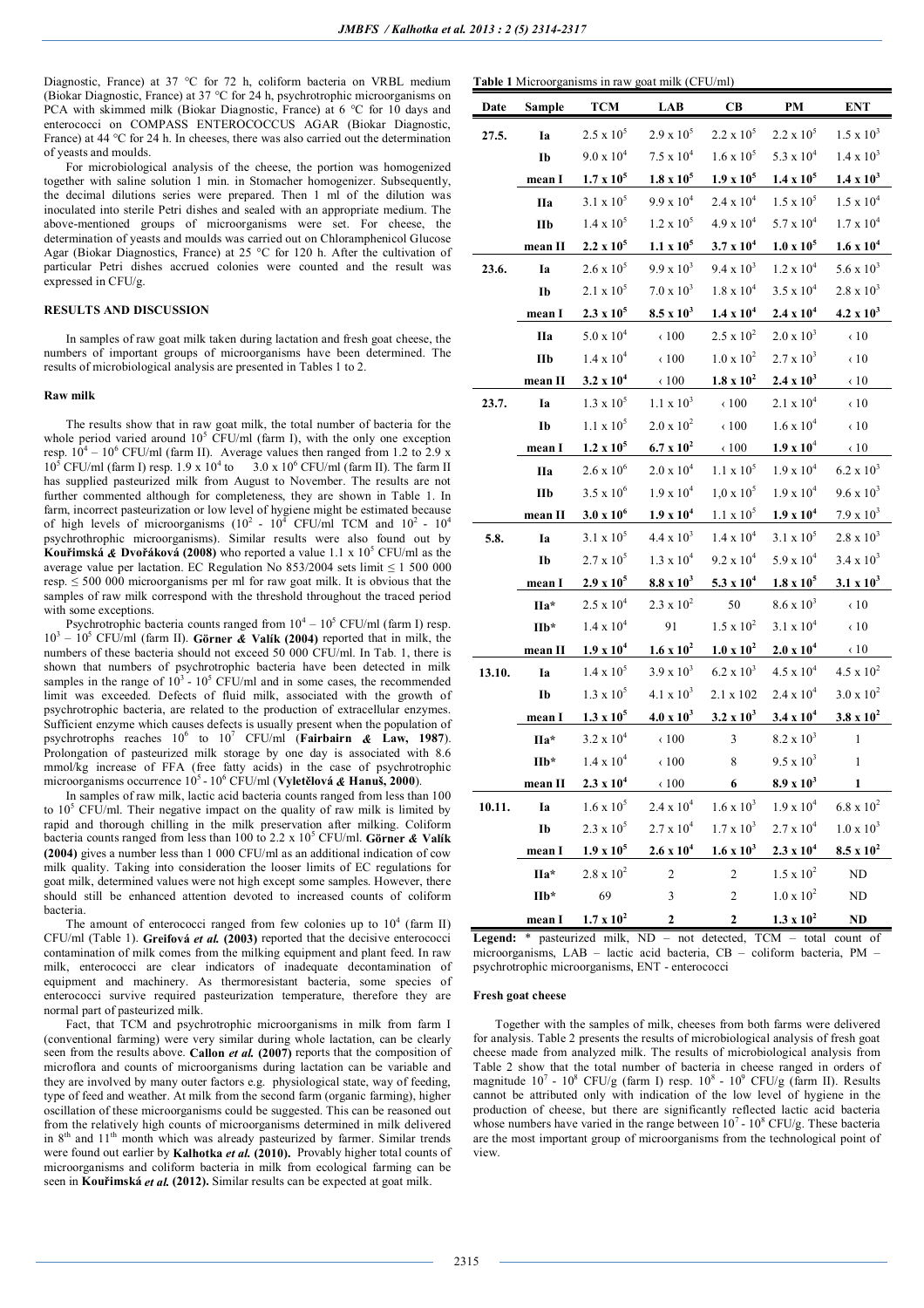| Table 2 Microorganisms in fresh goat cheeses (CFU/g) |                        |                     |                     |                     |                     |                     |                     |                        |                          |                     |  |
|------------------------------------------------------|------------------------|---------------------|---------------------|---------------------|---------------------|---------------------|---------------------|------------------------|--------------------------|---------------------|--|
| Date                                                 | <b>Sample</b>          | <b>TCM</b>          | <b>LAB</b>          | Coliform<br>bac.    | Psychrotroph.<br>m. | Enterococci         |                     |                        | <b>Yeasts and moulds</b> |                     |  |
|                                                      |                        |                     |                     |                     |                     |                     | <b>Total counts</b> | <b>Yeasts</b>          | <b>Moulds</b>            |                     |  |
|                                                      |                        |                     |                     |                     |                     |                     |                     |                        | <b>Total counts</b>      | Geotrichum          |  |
| 27.5.                                                | Ia                     | $2.7 \times 10^{7}$ | $7.0 \times 10^7$   | $1.4 \ge 10^4$      | $1.2 \times 10^{4}$ | $1.1 \times 10^3$   | 25                  | $10\,$                 | 15                       | $\rm ND$            |  |
|                                                      | Ib                     | $4.8 \times 10^8$   | $6.0 \times 10^{7}$ | $2.0 \times 10^{4}$ | $2.7 \times 10^4$   | $1.2 \times 10^2$   | 50                  | $\boldsymbol{0}$       | $50\,$                   | 50                  |  |
|                                                      | mean I                 | $2.5 \times 10^8$   | 3.4 x $10^7$        | $1.7 \times 10^4$   | $2.0 \times 10^{4}$ | $5.9 \times 10^{2}$ | 38                  | 5                      | 33                       | 25                  |  |
|                                                      | <b>IIa</b>             | $5.9 \times 10^{8}$ | $4.6 \times 10^8$   | $3.9 \times 10^{6}$ | $2.5 \times 10^{4}$ | $8.7 \times 10^3$   | $7.7 \times 10^3$   | $6.3 \times 10^{3}$    | $1.4 \times 10^3$        | $1.4 \times 10^3$   |  |
|                                                      | $\mathbf{IIb}$         | $3.1 \times 10^8$   | $3.6 \times 10^{8}$ | $1.3 \times 10^{6}$ | $2.7 \times 10^{4}$ | $1.0 \times 10^4$   | $9.0 \times 10^3$   | $7.8 \times 10^3$      | $1.2 \times 10^3$        | $1.2 \times 10^3$   |  |
|                                                      | mean II                | $4.5 \times 10^8$   | $4.1 \times 10^8$   | $2.6 \times 10^{6}$ | $2.6 \times 10^{4}$ | $9.5 \times 10^3$   | $8.3 \times 10^3$   | $7.0 \times 10^3$      | $1.3 \times 10^3$        | $1.3 \times 10^3$   |  |
| 23.6.                                                | Ia                     | $1.5 \times 10^8$   | $1.6 \times 10^{7}$ | $6.4 \times 10^{2}$ | $5.9 \times 10^3$   | $\rm ND$            | $\rm ND$            | $\rm ND$               | $\rm ND$                 | $\rm ND$            |  |
|                                                      | Ib                     | $9.8 \times 10^{7}$ | $4.0 \times 10^{7}$ | $1.2 \times 10^{4}$ | $3.6 \times 10^3$   | $1.4 \times 10^3$   | ND                  | ND                     | ND                       | ND                  |  |
|                                                      | mean I                 | $1.3 \times 10^8$   | $2.8 \times 10^7$   | $6.2 \times 10^3$   | $4.8 \times 10^3$   | $7.2 \times 10^2$   | $\bf ND$            | ND                     | ND                       | $\bf ND$            |  |
|                                                      | <b>IIa</b>             | $4.9 \times 10^8$   | $3.6 \times 10^8$   | $1.8 \ge 10^6$      | $2.2 \times 10^{7}$ | $5.2 \times 10^{6}$ | $1.2 \times 10^4$   | $1.2 \times 10^{4}$    | ND                       | ND                  |  |
|                                                      | <b>IIb</b>             | $3.0 \times 10^8$   | $2.5 \times 10^8$   | $1.1 \times 10^7$   | $1.0 \times 10^{7}$ | $4.0 \ge 10^6$      | $3.8 \times 10^3$   | $3.8 \times 10^3$      | ND                       | ND                  |  |
|                                                      | mean II                | $3.9 \times 10^8$   | $3.0 \times 10^8$   | $6.6 \times 10^{6}$ | $1.6 \times 10^{7}$ | $4.6 \times 10^{6}$ | $7.7 \times 10^3$   | $7.7 \times 10^3$      | $\bf ND$                 | ND                  |  |
| 23.7.                                                | Ia                     | $6.8 \times 10^{8}$ | $2.3 \times 10^8$   | $1.3 \times 10^{4}$ | $7.7 \ge 10^4$      | 20                  | 78                  | 55                     | 23                       | ND                  |  |
|                                                      | Ib                     | $3.5 \times 10^8$   | $1.5 \times 10^{7}$ | $1.4 \times 10^{4}$ | $1.2 \times 10^{4}$ | $\rm ND$            | $10\,$              | $\sqrt{5}$             | 5                        | ND                  |  |
|                                                      | mean I                 | 5.1 x $10^8$        | $1.2 \times 10^8$   | $1.3 \times 10^{4}$ | $4.5 \times 10^{4}$ | 10                  | 44                  | 30                     | 14                       | $\bf ND$            |  |
|                                                      | <b>IIa</b>             | $7.5 \times 10^8$   | $1.3 \times 10^8$   | $6.2 \ge 10^5$      | $3.3 \ge 10^6$      | $6.1 \ge 10^6$      | $1.2 \ge 10^5$      | $1.2 \times 10^5$      | 45                       | 45                  |  |
|                                                      | <b>IIb</b>             | $5.0 \times 10^8$   | $1.8 \times 10^8$   | $7.6 \times 10^5$   | $8.7 \times 10^6$   | $2.3 \times 10^{6}$ | $1.9 \times 10^5$   | $1.9 \times 10^{5}$    | ND                       | ND                  |  |
|                                                      | mean II                | $6.3 \times 10^8$   | $1.5 \times 10^8$   | $6.9 \times 10^5$   | $6.0 x 10^6$        | $4.2 \times 10^{6}$ | $1.6 \times 10^5$   | $1.6 \times 10^5$      | 23                       | 23                  |  |
| 5.8.                                                 | Ia                     | $4.1 \times 10^8$   | $2.9 \times 10^{7}$ | $2.3 \times 10^2$   | $3.2 \times 10^{4}$ | $\rm ND$            | 5                   | 5                      | $\rm ND$                 | $\rm ND$            |  |
|                                                      | Ib                     | $2.2 \times 10^8$   | $3.6 \times 10^{7}$ | $1.7 \ge 10^4$      | $2.0 \times 10^5$   | 25                  | 32                  | $27\,$                 | 5                        | $\rm ND$            |  |
|                                                      | mean I                 | $3.1 \times 10^8$   | $3.3 \times 10^{7}$ | $8.7 \times 10^3$   | $1.2 \times 10^5$   | 13                  | 19                  | 16                     | 3                        | $\mathbf{ND}$       |  |
|                                                      | <b>IIa</b>             | $3.4 \times 10^8$   | $3.2 \times 10^{7}$ | $1.2 \times 10^7$   | $4.9 \times 10^{6}$ | $4.0 \times 10^{6}$ | $1.6 \times 10^5$   | $1.6 \times 10^5$      | 45                       | ND                  |  |
|                                                      | $\mathbf{IIb}$         | $1.9 \times 10^8$   | $4.4 \times 10^{7}$ | $7.4 \times 10^6$   | $3.7 \times 10^{6}$ | $3.6 \times 10^{6}$ | $2.3 \times 10^{5}$ | $2.3 \times 10^{5}$    | $\boldsymbol{0}$         | $\rm ND$            |  |
|                                                      | mean II                | $2.7 \times 10^8$   | $3.8 \times 10^7$   | $9.8 \times 10^6$   | $4.3 \times 10^{6}$ | $3.8 \times 10^{6}$ | $1.9 \times 10^5$   | $1.9 \times 10^5$      | 23                       | $\bf ND$            |  |
| 13.10.                                               | Ia                     | $6.1 \times 10^8$   | $2.7 \times 10^8$   | 50                  | 5.7 x $10^5$        | $6.3 \times 10^{2}$ | 5                   | ND                     | 5                        | ND                  |  |
|                                                      | Ib                     | $1.7 \times 10^8$   | $4.5 \times 10^7$   | $3.0 \times 10^{2}$ | $3.6 \times 10^5$   | $23\,$              | 5                   | $\rm ND$               | 5                        | $\rm ND$            |  |
|                                                      | mean I                 | $3.9 \times 10^{8}$ | $1.6 \times 10^8$   | $1.8 \times 10^2$   | $4.7 \times 10^5$   | $3.3 \times 10^2$   | 5                   | $\mathbf{N}\mathbf{D}$ | 5                        | $\bf ND$            |  |
|                                                      | IIa*                   | $1.5 \times 10^{9}$ | $6.0 \times 10^8$   | $1.0 \times 10^{2}$ | $1.5 \times 10^8$   | $5.2 \times 10^7$   | $5.2 \times 10^5$   | $5.2 \times 10^5$      | 50                       | ND                  |  |
|                                                      | $\mathbf{IIb}^{\star}$ | $6.2 \times 10^8$   | $2.1 \times 10^8$   | $1.5 \times 10^2$   | $3.2 \times 10^{6}$ | $4.3 \times 10^{7}$ | $5.4 \times 10^{5}$ | $5.4 \times 10^{5}$    | $\rm ND$                 | $\rm ND$            |  |
|                                                      | mean <sub>II</sub>     | $1.1 \times 10^{9}$ | $4.1 \times 10^8$   | 1.3 x $10^2$        | $7.7 \times 10^7$   | $4.8 \times 10^{7}$ | $5.3 \times 10^5$   | $5.3 \times 10^5$      | 25                       | $\bf ND$            |  |
| 10.11.                                               | Ia                     | $5.7 \times 10^8$   | $7.4 \ge 10^7$      | $1.1 \times 10^3$   | $1.2 \times 10^{4}$ | $1.4 \times 10^{4}$ | $5.7 \times 10^2$   | $5.6 \times 10^{2}$    | $10\,$                   | ND                  |  |
|                                                      | Ib                     | $3.8 \times 10^8$   | $1.0 \times 10^8$   | $1.2 \times 10^5$   | $6.0 \times 10^3$   | $15\,$              | $20\,$              | 15                     | 5                        | $\rm ND$            |  |
|                                                      | mean I                 | $4.7 \times 10^8$   | $8.9 \times 10^{7}$ | $5.9 \times 10^{4}$ | $8.8 \times 10^3$   | $6.8 \times 10^3$   | $2.9 \times 10^{2}$ | $2.9 \times 10^{2}$    | 8                        | $\bf ND$            |  |
|                                                      | IIa*                   | $2.2 \times 10^8$   | $1.6 \times 10^{7}$ | $\langle 100$       | $2.3 \times 10^6$   | $1.6 \times 10^{7}$ | $2.9 \ge 10^4$      | $2.9 \times 10^{4}$    | $\rm ND$                 | $\rm ND$            |  |
|                                                      | $\mathbf{IIb}^{\star}$ | $1.9 \ge 10^8$      | $2.1 \times 10^7$   | $\langle 100$       | $2.9 \times 10^{6}$ | $1.7 \ge 10^7$      | $2.0 \ge 10^4$      | $2.0 \ge 10^4$         | $2.7 \times 10^2$        | $2.7 \ge 10^2$      |  |
|                                                      | mean II                | $2.1 \times 10^8$   | $1.8 \times 10^7$   | $\langle 100$       | $2.6 \times 10^{6}$ | $1.6 \times 10^7$   | $2.5 \times 10^{4}$ | $2.5 \times 10^4$      | $1.4 \times 10^2$        | $1.4 \times 10^{2}$ |  |

**Legend:** \*Goat gervais, TCM – total count of microorganisms, LAB – lactic acid bacteria

In all samples of cheese, coliform bacteria were detected. Their numbers have varied from several tens to  $1.2 \times 10^5$  CFU/g (farm I) resp.  $1.2 \times 10^7$  CFU/g (farm II). ČSN 56 9609 for fresh cheese gives the limit of  $5 \times 10^2$  resp. 2 x  $10^3$ CFU/g. The occurrence of these bacteria indicates a low level of hygiene in the production of cheese. These bacteria are the cause of the defects of fresh cheeses. Approximately  $10<sup>7</sup>$  CFU of coliform per gram is needed to produce a gassy defect (**Frank, 2001**). They are also producers of biogenic amines **(Kalhotka** *et al***., 2012a)** and some of them may also be pathogenic for humans. The numbers of

psychrotrophic microorganisms which varied within the order of magnitude  $10<sup>3</sup>$  - $10^5$  CFU/g (farm I) resp.  $10^4 - 10^8$  CFU/g (farm II) also indicates the possibility of secondary contamination in cheese production.

At the first sight, enterococci act contradictory in food microbiology. In fermented foods, they have probiotic properties and they are able to form bacteriocins and needed for cheese ripening (**Greifová** *et al***., 2003**). The presence of enterococci in dairy products is also referred as an indication of lack of sanitation conditions during the milk obtaining and processing. Enterococci are